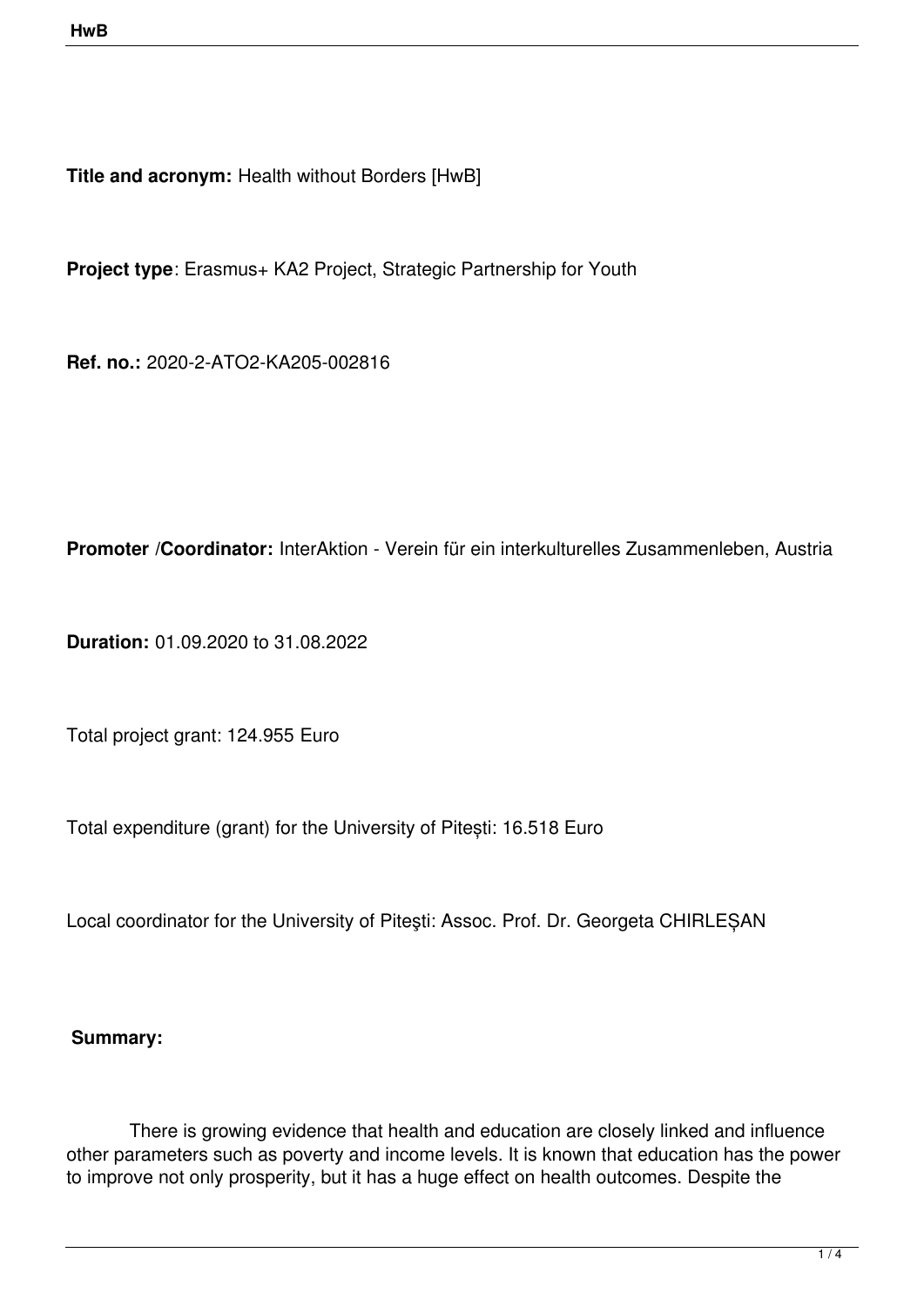immense benefits, health literacy remains a challenge for the European public health. Research findings refer that more than a third of the EU population face difficulties in finding, understanding, evaluating and using information to manage their health (Sørensen et al., 2015). It is also important to emphasise that nowadays, the COVID-19 pandemic is spreading around the world. Health literacy must carry a significant impact during this pandemic in order to combat the faster spread of the virus. Considering these global pandemic developments, one of the main challenges is to provide appropriate healthcare and education to migrants and refugees throughout Europe. UN High Commissioner for Refugees Filippo Grandi warns that the new wave of refugees arriving in Europe are living with very poor sanitary conditions, which are especially vulnerable to the pandemic. Therefore, difficult access to education and health literacy make this population extremely vulnerable. UNESCO recommends that education for health literacy should be learned in the same way as all other fields, both in formal and non-formal learning environments. Just as youngsters learn social habits that will enable them to face problems on their communities' daily life, they must also learn and acquire the knowledge and habits of health that will enable them to achieve the highest possible degree of physical, mental and social health (Sanmarti, 1988). Health Literacy is a powerful strategy to contribute to the improvement of the population's well-being, promoting citizenship in health, making people more autonomous and responsible for their own health and of those who depend on them and their community. For this reason, Health Without Borders project is to improve health literacy skills in young migrants, refugees and marginalised youngsters in an embedded learning perspective, while promoting a set of socio educational innovative approaches for front-line youth workers to raise awareness with young migrants and refugees about the importance of health literacy in their daily lives.

Project target-groups are:

- a) Young migrants, refugees and marginalised young people;
- b) Youth workers, social work specialists and non-formal educators.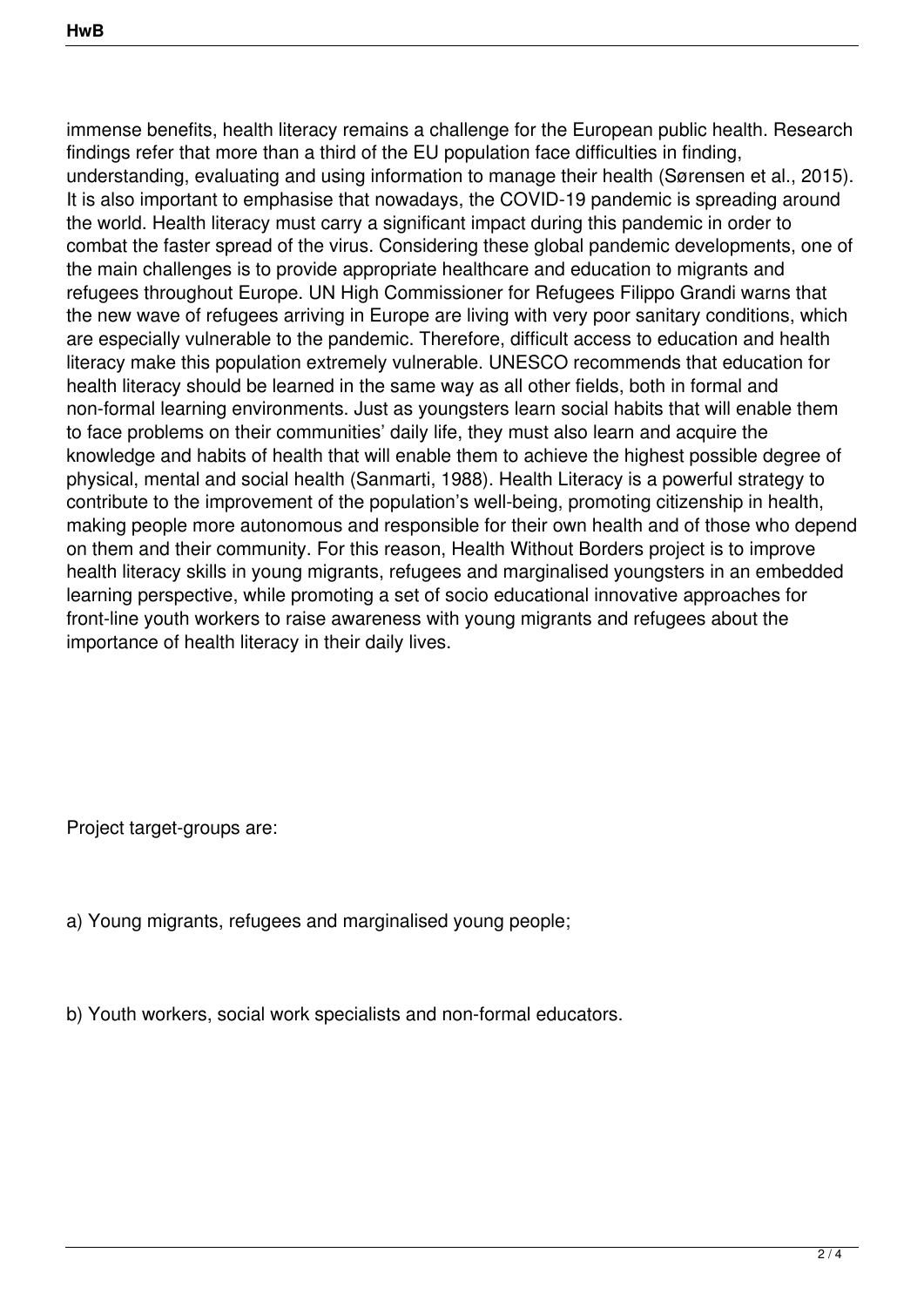## **Objectives:**

The project aims to:

 - foster Health Literacy skills, competences and attitudes by facilitating the access to audio-visual health information and improve their availability, while providing embedded learning opportunities;

- help the target group to better understand the principles of health literacy;

 - facilitate the understanding of the importance of a cohesive communication strategy while working on health literacy with marginalised youth;

 - facilitate the understanding of the principles and benefits of embedded learning environments with youth, of using comics, storytelling and gamification strategies while working with marginalised youth;

 - to enable the access to all educational materials of the project in bite-sized units, according to the target-group learning needs;

 - establish a Health Literacy Repository, which will selectively disseminate projects and instruments that configure good practices in health education and literacy in the countries of the consortium;

- facilitate peer-to-peer learning through a collaborative platform.

**Outcomes:**

- IO1 Health Literacy Toolkit of Resources
- IO2 In-Service Training Programme